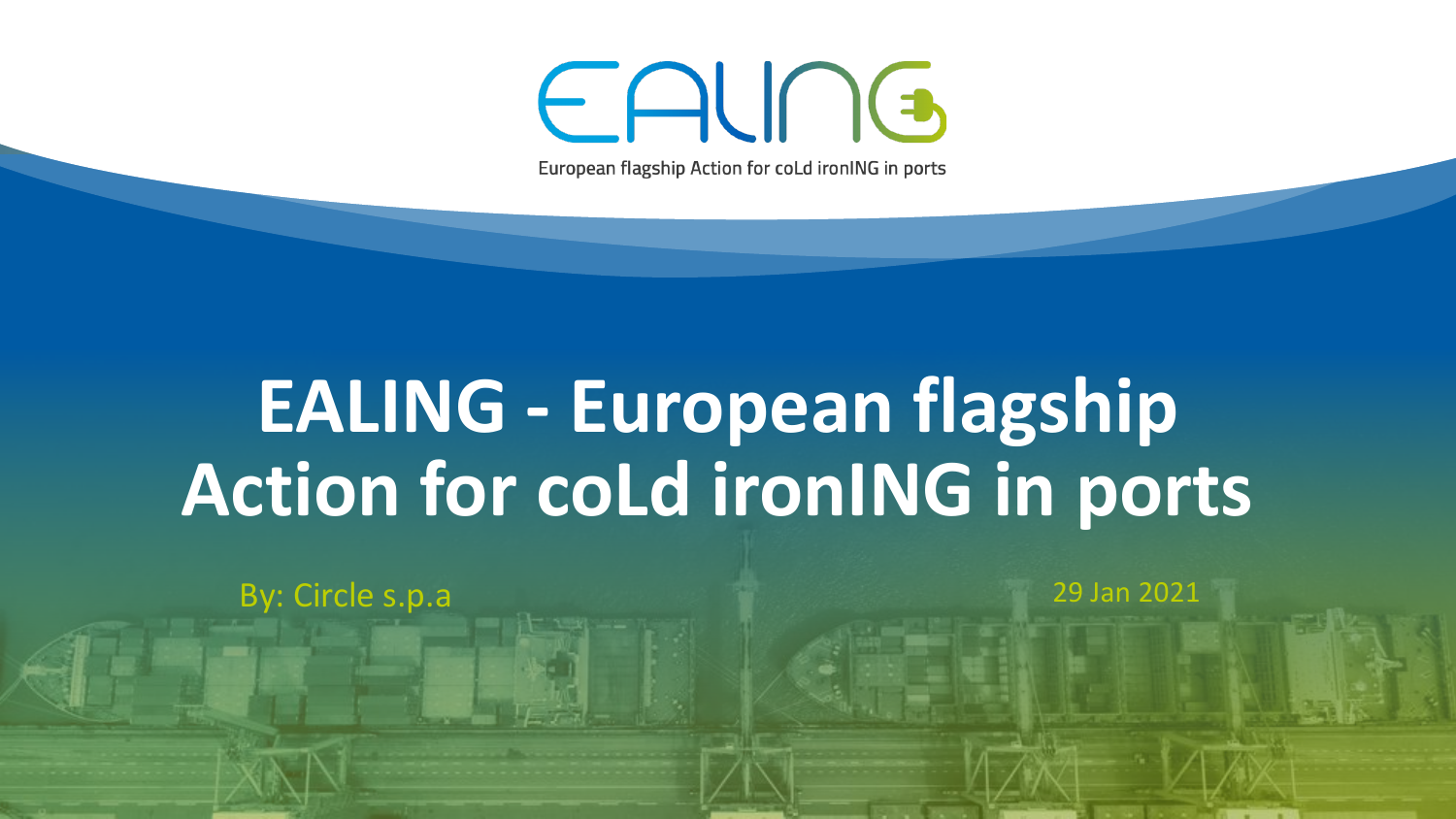### EAUNG

### Activity 1. Harmonised Framework for the electrification of the participating TEN-T maritime ports



### **Objectives**

- o To implement a detailed analysis on the **current status of the technical, legal and regulatory framework in the Member States** concerned at a national level, and on the current status of the EU legislation as well as policy initiatives, standards and guidelines
- o To **report with recommendations** on how to bring forward and implement a harmonised framework boosting the development of OPS in ports of the TEN-T Network, taking into account the technical, legal and regulatory framework in place and under development at EU level.

Duration: From 01/06/2020 to **30/06/2022**

Activity leader: Circle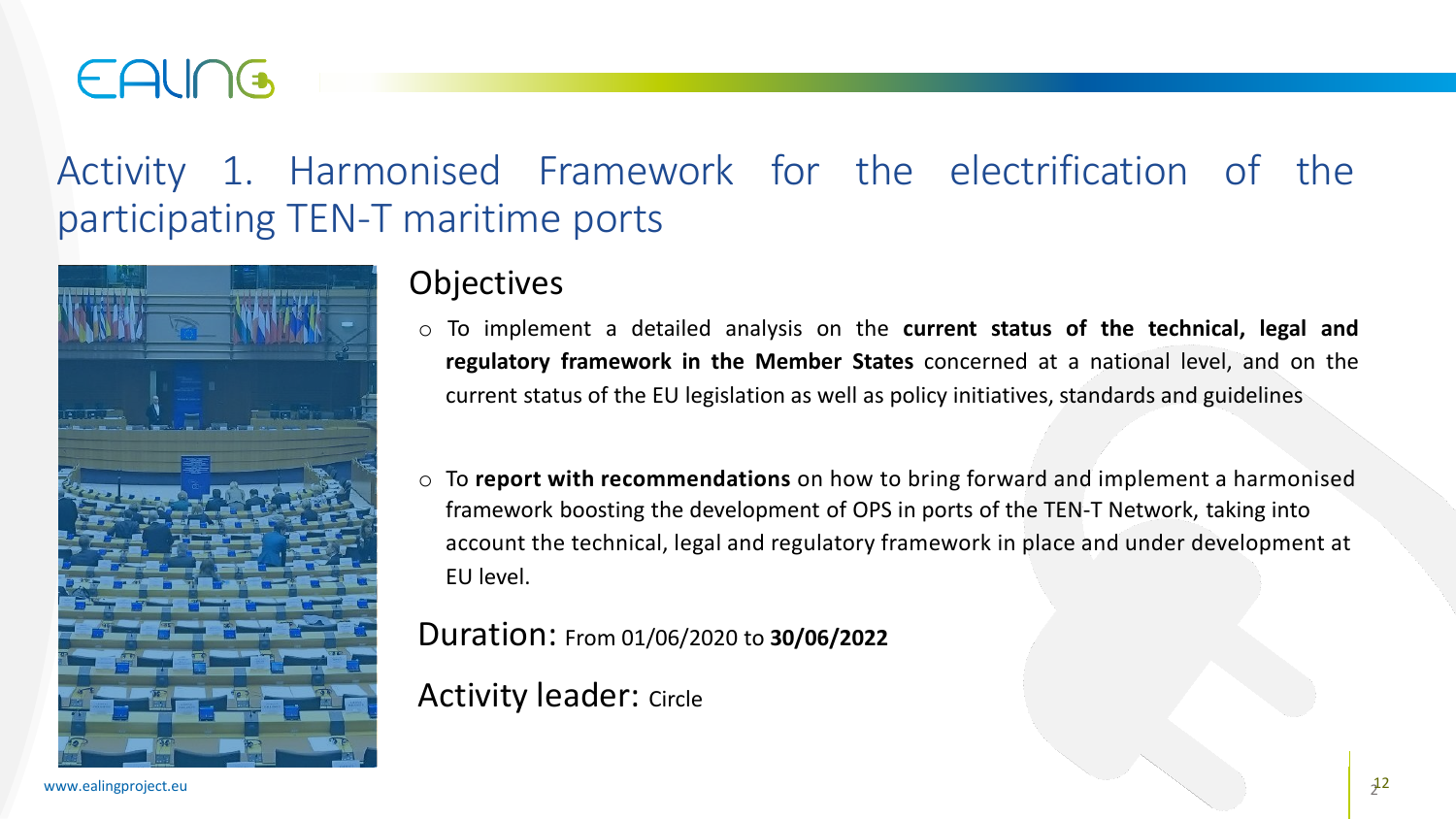### EALING

#### **Description of the Activity 1 in a nut shell**

Analysis on the existing national/ port regulations

Benchmark analysis with other EU MS that have already developed OPS

Detailed analysis of permitting process n accordance with Directive 2014/94/EU

Stakeholders Platform

Tools (Desk Analysis, questionnaire, interviews, workshops with EC and Association and 1st Regional workshop)

**Recommendations for an harmonised port rules** 

**Recommendations for the introduction of incentives** 

**Recommendations for an harmonised commercial (tariff pricing) framework** 

Overall synergy and **cooperation with Activity 2** that is on the shipping side

www.ealingproject.eu **3** 3

3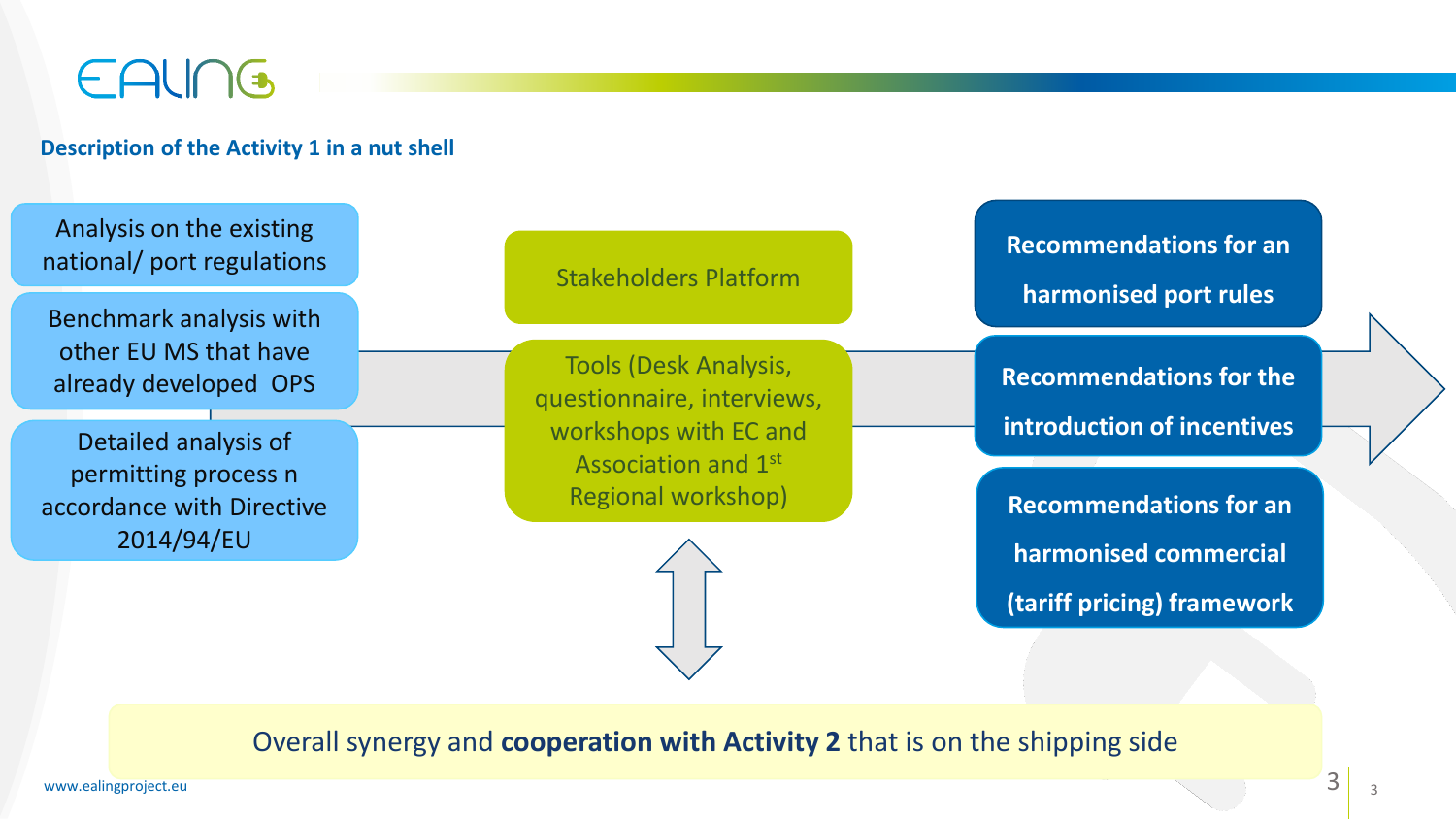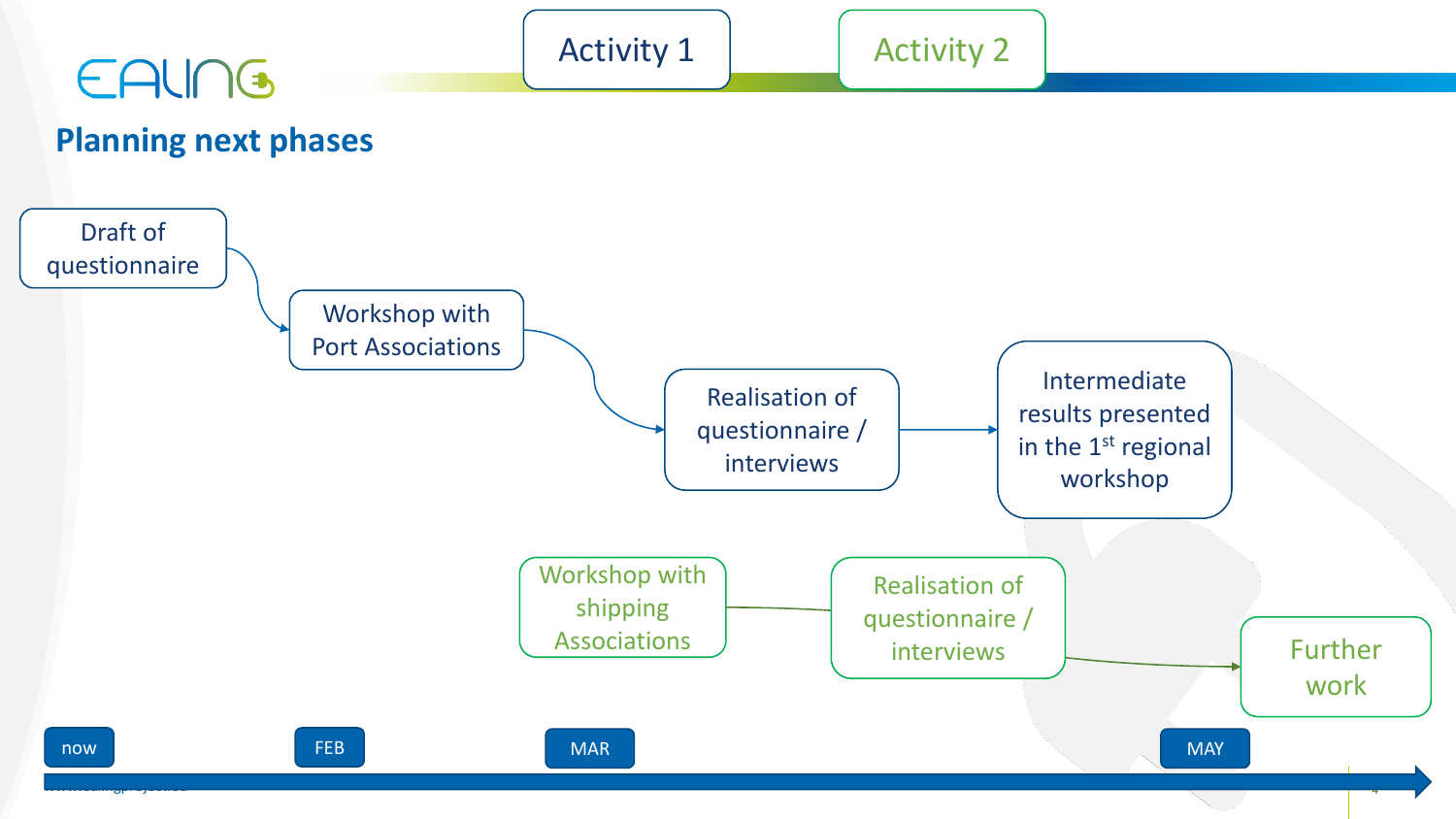

#### **Tasks done by now under the Activity 1**

| <b>Activity 1</b>                                 |
|---------------------------------------------------|
| <b>First step: A Draft</b><br>already prepared in |
| 90 pages                                          |
| It covers the<br>following chapters               |

#### **What has been achieved by now:**

- **1 Introduction to Onshore Power Supply (OPS)**
- **2 Technical and Standard requirements of Onshore Power Supply in port**
- **3 Market analysis and the trends for Onshore Power Supply**
- **4 Legal and Regulatory framework of Onshore Power Supply in Europe**
- **5 Sale Mechanism of Onshore Power Supply**
- **6 Barriers and Challenges for onshore power supply in European Ports**
- **7 A review of approaches of countries in overcoming barriers**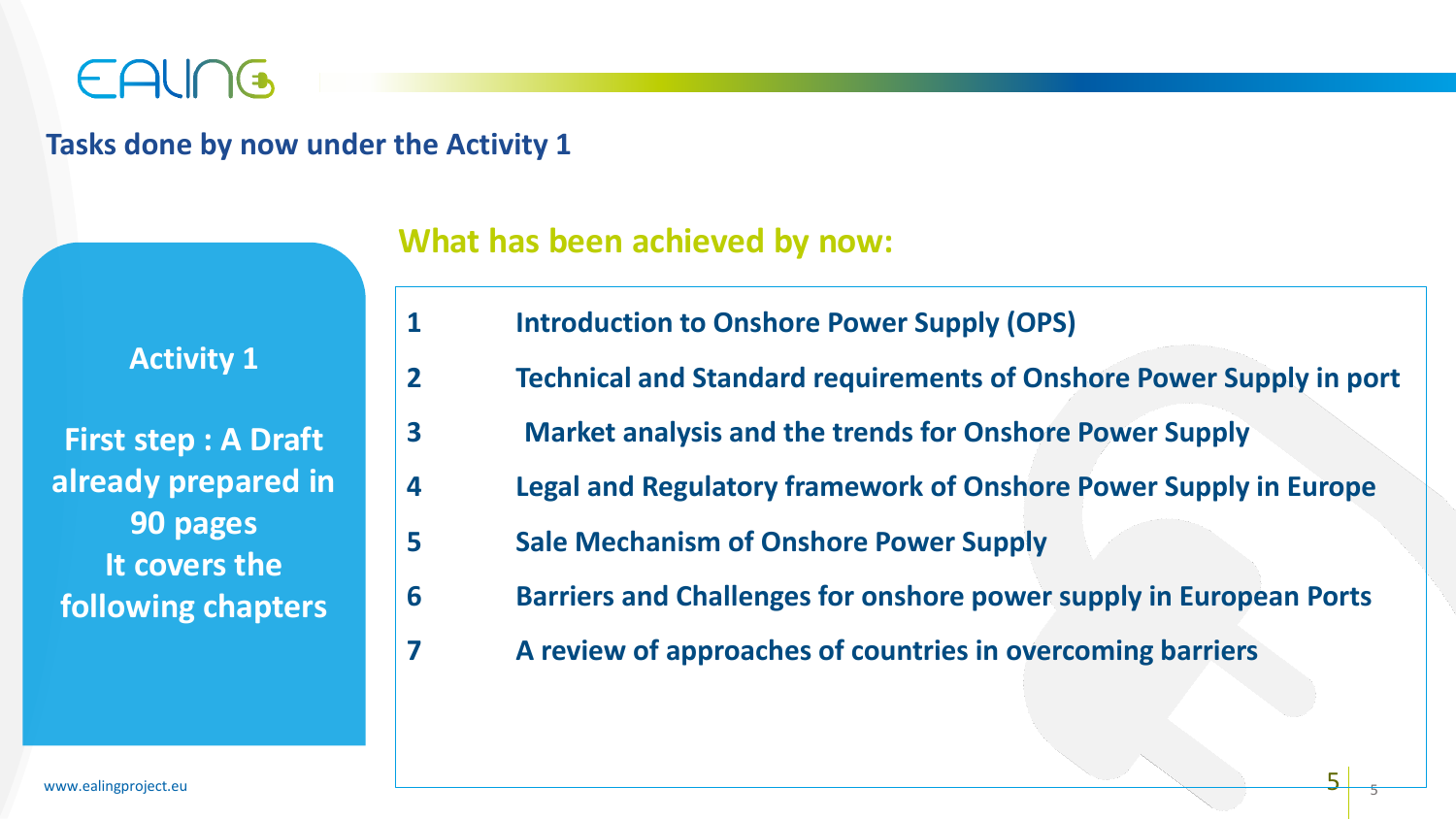### EALING

### **Tasks done by now under the Activity 1**

#### **Activity 1**

Second data: **Survey** (Data collection Methodology) in synergy and cooperation with Activity 2 in order to complete the in detailed analysis on onshore power supply (Cold Ironing))

### What is in progress now:

- For the purpose of this Activity 1 of the Ealing project, a **survey** is proposed to complete the in-detail analysis study on the existing national / port regulations directly or indirectly related to shore side electricity supply, including elements affecting the wider aspects contributing to electrification of the ports of the consortium.
- The Survey research is a commonly-used method of collecting information & data. For the Activity 1 &2 together , it will be conducted in two phases:

Phase 1: Questionnaires (Technical, Regulatory, and Energy-Supplying )

Phase 2: Interviews with relevant stakeholders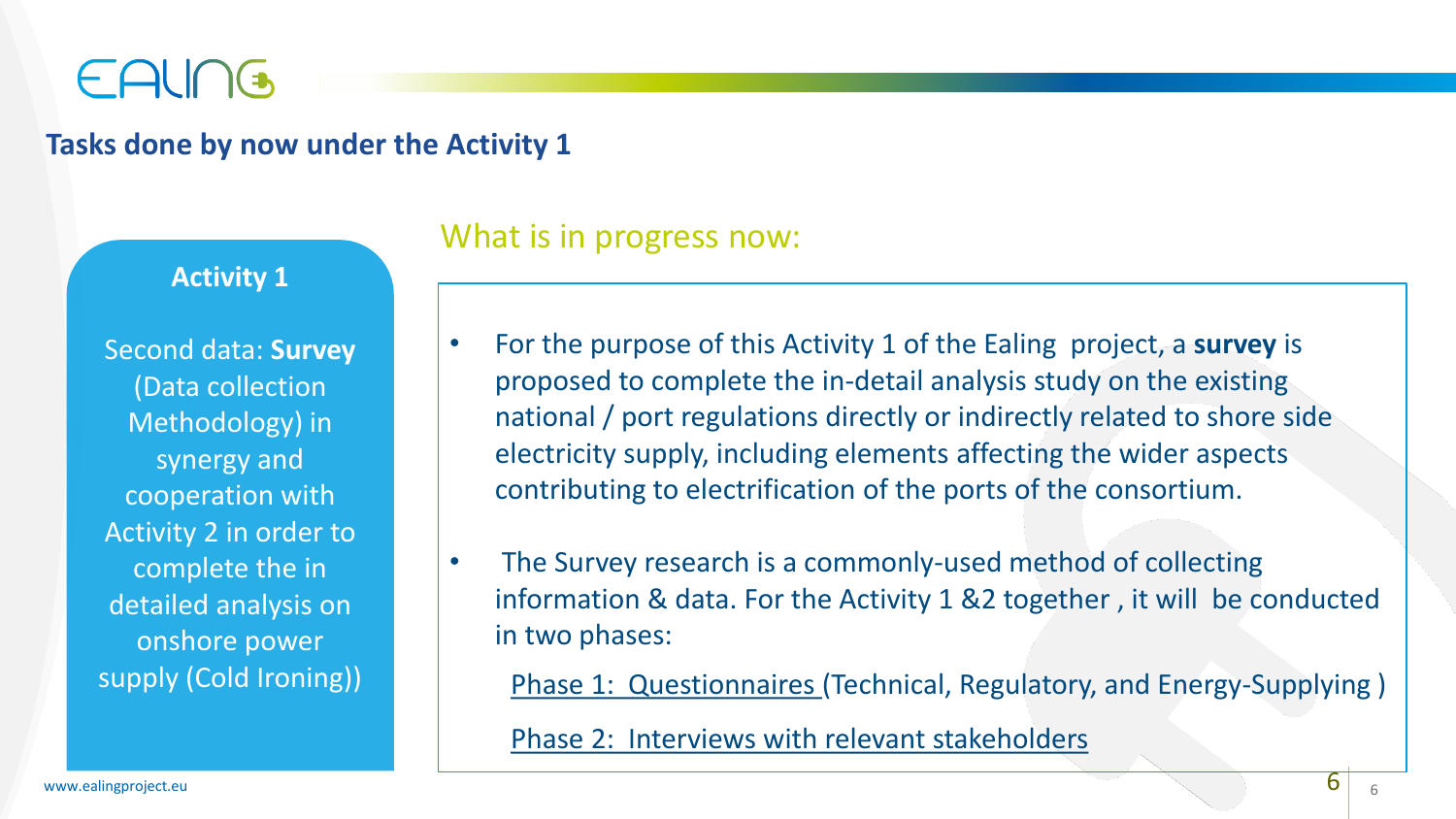### EAUNG

### **Workshop with the Associations**

- **OPS State of play within the members – best and worst practice**
- **OPS development issues (barriers, constraints,…)**
- **Recommendation on incentives / tax exemption on shoreside electricity**
- **Recommendation on common approach across the EU for commercial(tariff pricing) framework**
- **Indication on permitting process for the installation of electrification infrastructure**
- **Recommendation/any advice in terms of port and maritime industries emissions abatement**
- **Recommendation on any carbon-neutral standards and certification (e.g. ISO 14064)**